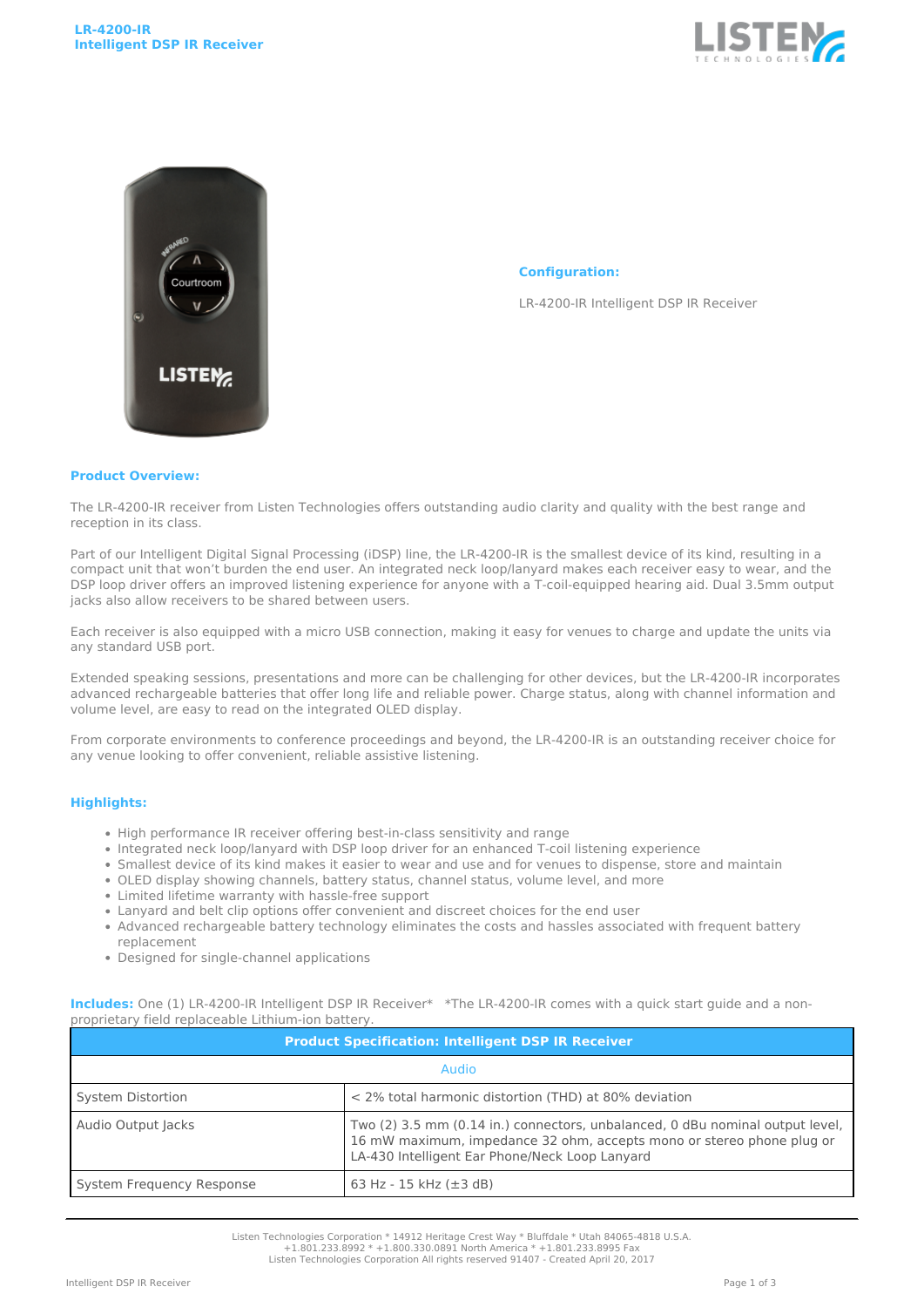

| <b>Product Specification: Intelligent DSP IR Receiver</b> |                                                                                                                                                                     |  |  |
|-----------------------------------------------------------|---------------------------------------------------------------------------------------------------------------------------------------------------------------------|--|--|
| System Signal to Noise Ratio                              | Mono: > 60 dB, Stereo: > 52 dB                                                                                                                                      |  |  |
| <b>Controls</b>                                           |                                                                                                                                                                     |  |  |
| <b>User Controls</b>                                      | Power on/off and volume up/down                                                                                                                                     |  |  |
| Programming                                               | Via software and USB port, Auto Seek, Jack Sense, Squelch, Auto Power, Auto<br>Off, Stereo, Brightness, Channel Name                                                |  |  |
| Set-up Controls                                           | Press and hold up/down volume buttons for 5 seconds to enterchannel adjust,<br>use up/down to select channel                                                        |  |  |
| Indicators                                                |                                                                                                                                                                     |  |  |
| Display                                                   | OLED - Channel designation, battery level, unit number, charging status,<br>volume status                                                                           |  |  |
| LED                                                       | Flashes when batteries are low or to indicate charging, solid when fully<br>charged                                                                                 |  |  |
| <b>RF</b>                                                 |                                                                                                                                                                     |  |  |
| <b>Carrier Frequencies</b>                                | 2.3 MHz, 2.8 MHz, 3.3 MHz, 3.8 MHz                                                                                                                                  |  |  |
| Number of Channels                                        | Four (4) selectable channels                                                                                                                                        |  |  |
| Frequency Accuracy                                        | ± .005% stability 32 to 122 °F (0 to 50 °C)                                                                                                                         |  |  |
| Modulation                                                | FM Wideband, ±50 kHz deviation max, 50 uS de-emphasis                                                                                                               |  |  |
| IR.                                                       |                                                                                                                                                                     |  |  |
| Coverage Area                                             | 30,000 ft <sup>2</sup> (2787 m <sup>2</sup> ) single channel with LT-84/LA-141 or 40,000 ft <sup>2</sup> (3716 m <sup>2</sup> )<br>single channel with LT-82/LA-140 |  |  |
| Squelch                                                   | Programmable in 20 steps, automatic on loss of IR signal                                                                                                            |  |  |
| Power Save Mode                                           | Turns unit off after a specified time of no IR signal, default is 30 minutes                                                                                        |  |  |
| Sensitivity                                               | Better than one (1) nW/cm2 @40 dB SNR                                                                                                                               |  |  |
| Power                                                     |                                                                                                                                                                     |  |  |
| Power Supply                                              | Micro USB connector, 5 V, 500 mA                                                                                                                                    |  |  |
| <b>Battery Type</b>                                       | Lithium Ion                                                                                                                                                         |  |  |
| <b>Battery Life</b>                                       | 8 Hours of typical use                                                                                                                                              |  |  |
| <b>Battery Charging Time</b>                              | Fully charged in 2.5 Hours                                                                                                                                          |  |  |
| Physical                                                  |                                                                                                                                                                     |  |  |
| Color                                                     | Flat Black                                                                                                                                                          |  |  |
| Unit Weight with Batteries                                | $2.8$ oz. $(79.4$ g)                                                                                                                                                |  |  |
| Shipping Weight                                           | 3.5 oz. (99.2 g) with a 1 lbs. (0.45 kg) minimum                                                                                                                    |  |  |
| Dimensions (H x W x D)                                    | $3.75 \times 2.0 \times 0.64$ in. $(9.6 \times 5.0 \times 1.7$ cm)                                                                                                  |  |  |
| Unit Weight                                               | $1.9$ oz. $(53.9q)$                                                                                                                                                 |  |  |
| Dimensions with Belt Clip                                 | 3.75 x 2.0 x 0.80 in. (9.6 x 5.0 x 2.1 cm)                                                                                                                          |  |  |
| Environmental                                             |                                                                                                                                                                     |  |  |
| Temperature - Operation                                   | 14 to 104 °F (-10 to 40 °C)                                                                                                                                         |  |  |
| Temperature - Storage                                     | (-)4 to 122 °F (-20 to 50 °C)                                                                                                                                       |  |  |
| Relative Humidity                                         | 0 to 95% relative humidity, non-condensing                                                                                                                          |  |  |
|                                                           | Compliance                                                                                                                                                          |  |  |

Listen Technologies Corporation \* 14912 Heritage Crest Way \* Bluffdale \* Utah 84065-4818 U.S.A. +1.801.233.8992 \* +1.800.330.0891 North America \* +1.801.233.8995 Fax Listen Technologies Corporation All rights reserved 91407 - Created April 20, 2017